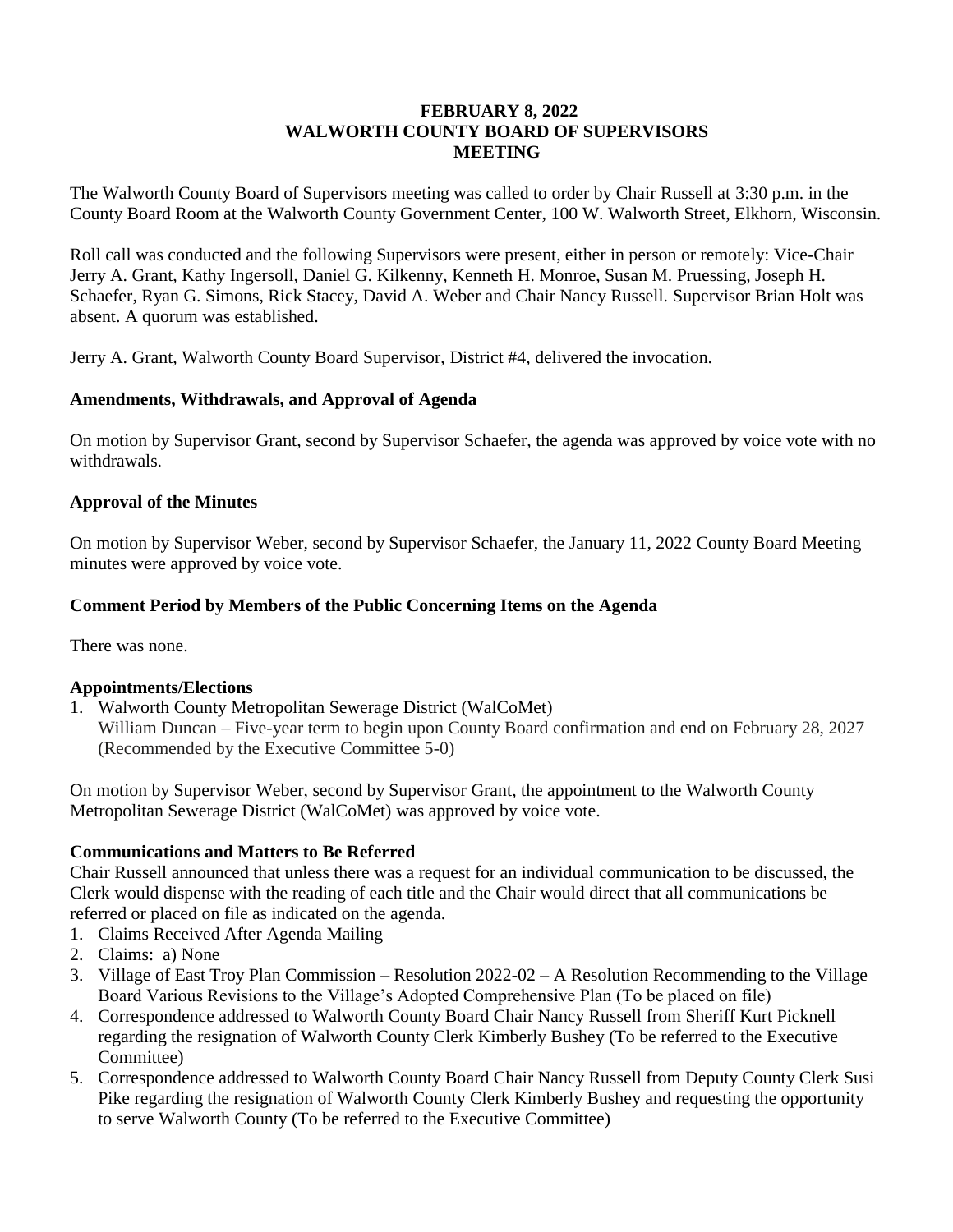- 6. Correspondence from State Representative Don Vruwink regarding aid that counties and municipalities will receive under the 2021-2023 state budget compared to the original budget proposal (To be placed on file)
- 7. Report of the County Clerk Regarding Communications Received by the Board and Recommended to be Placed on File
	- None
- 8. Report of the County Clerk Regarding Communications Received by the Board After Agenda Mailing
	- CLAIM a) United States Bankruptcy Court William Thomas Plant and Lana Sue Plant, Debtors Notice and Request to Modify Confirmed Chapter 13 Plan (To be placed on file)
	- Correspondence from the Town of Richmond Clerk Barbara Ceas requesting the Walworth County Board consider a change to the County Zoning Ordinance to allow "one-time events" to be held for occasions such as charitable purposes, fireworks displays, family celebrations, etc. (To be referred to the County Zoning Agency)
	- Correspondence from John C. Oswald, P.G., Central Region Area Manager/Senior Geologist and Dave Sonne, P.E., Project Manager for Cornerstone Environmental Group, LLC – A Tetra Tech Company regarding Mallard Ridge Landfill Western Expansion Feasibility Report, Town of Darien (To be placed on file)(The complete Feasibility Report is on file and can be viewed in the County Clerk's Office.)
- 9. Report of the County Clerk Regarding Zoning Petitions (To be referred to the County Zoning Agency)
	- Michelle Cleveland Owner, Richmond Township. Rezone approximately .55 acres of A-1 Prime Agricultural Zone District property to the A-4 Agricultural Related Manufacturing, Warehousing and Marketing District.
	- Gerald D. and Michelle L. Morgan Owners, Sugar Creek Township. Rezone .64 acres of A-1 Prime Agricultural Zone District property to the A-4 Agricultural Related Manufacturing, Warehousing and Marketing District.
	- Robert and Brenda Case Owners, Linn Township. Rezone their lots from B-6 Bed and Breakfast District to the R-1 Single Family Residential District.
	- Justin and Mary Rohrer Owners, East Troy Township. Rezone 17.98 acres of A-1 Prime Agricultural Zone District property to the C-2 Upland Resource Conservation District.

# **Unfinished Business**

1. COVID-19 Response, Update, and State & Federal Actions

County Administrator Mark W. Luberda continues to prepare the Friday Report and Update per the Supervisors request. Luberda noted a number of COVID reports will be provided during the committee meetings next week.

## **New Business**

## **Reports of Standing Committees**

# **County Zoning Agency Report of Proposed Zoning Amendments**

- 1. Ord. No. 1265-02/22 Amending Chapter 74 of the Walworth County Shoreland/Floodplain Zoning at the Direction of the Wisconsin Department of Natural Resources and Federal Emergency Management Agency – *Vote Required: Majority* (Recommended by the County Zoning Agency 7-0) Amending Chapter 74 of the Walworth County Shoreland/Floodplain Zoning at the Direction of the Wisconsin Department of Natural Resources and Federal Emergency Management Agency – Approved 7-0 (January 20, 2022 County Zoning Agency Public Hearing)
- 2. Wilson Aggregate Trust C/O Scott Wilson and Mary and Robert Skwierawski Trust Owners, Section 25, Spring Prairie Township. Rezone approximately 91.48 acres of A-1 to M-3 on four different parcels – Approved 7-0 (January 20, 2022 County Zoning Agency Public Hearing)
- 3. Cobblestone Cemetery Association, Inc. C/O Betty Schacht, President Owner, Section 25, Walworth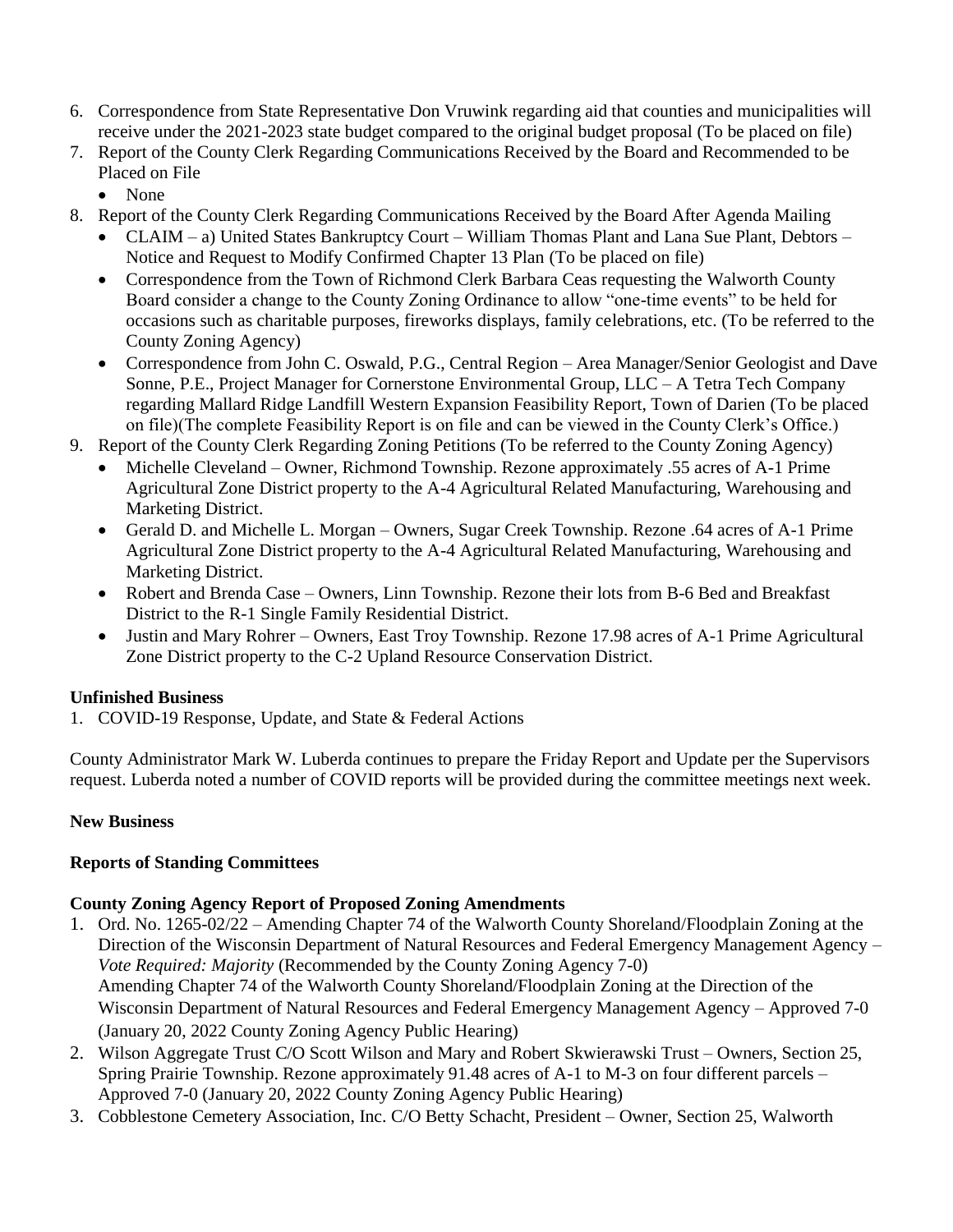Township. Rezone approximately .5 acres of A-1 to P-2 – Approved 7-0 (January 20, 2022 County Zoning Agency Public Hearing)

- 4. AC Meisner Investments, LLC C/O Christopher Meisner Owner, Section 26, LaFayette Township. Rezone approximately .16 acres of P-2 to M-1 – Approved 7-0 (January 20, 2022 County Zoning Agency Public Hearing)
- 5. Paul C. Mueller and Dennis P. Tully Owners, Section 10, Lyons Township. Rezone approximately 6 acres of B-4 to R-3 – Approved 7-0 (January 20, 2022 County Zoning Agency Public Hearing)
- 6. Shodeen Family Property Co., LLC; Beth C. Shodeen Trust No. 1 C/O David Patzelt Owners, Sections 23, 25, 26, Walworth Township. Rezone the wetland zone district boundaries around Lake Petite to match delineated field conditions according to a digital map – Approved 7-0 (January 20, 2022 County Zoning Agency Public Hearing)
- 7. Sorg Holdings, LLC C/O John Sorg Owner, Section 8, Darien Township. Rezone approximately .1 acre of A-4 to A-2 – Approved 7-0 (January 20, 2022 County Zoning Agency Public Hearing)
- 8. Colton Meisinger Trust & Daniel Meisinger Trust C/O David Patzelt, Section 32, Delavan Township. Rezone approximately 7260 sq. ft. of B-2 to R-2A – Approved 7-0 (January 20, 2022 County Zoning Agency Public Hearing)
- 9. Walworth Homes, LLC C/O David Patzelt Owner, Section 32, Delavan Township. Rezone approximately 9000 sq. ft. of land zoned B-2 to R-2A – Approved 7-0 (January 20, 2022 County Zoning Agency Public Hearing)

On motion by Supervisor Stacey, second by Supervisor Weber, Items #1 thru #9 of the County Zoning Agency Report of Proposed Zoning Amendments were approved as recommended by the County Zoning Agency by voice vote.

## **Executive Committee**

- 1. Res. No. 95-02/22 Denying the Claim of John Huber, Jr., Karen Bloom, and John Huber, Jr., as Personal Representative of Estate of Anthony Huber – *Vote Required: Majority* (Recommended by the Executive Committee 5-0)
- 2. Res. No. 101-02/22 Extending the Employment Contract of County Administrator Mark W. Luberda *Vote Required: Majority* (Recommended by the Executive Committee 4-0)

On motion by Supervisor Weber, second by Supervisor Schaefer, Item #1, **Res. No. 95-02/22**; and Item #2, **Res. No. 101-02/22** were approved by voice vote.

## **Finance Committee**

- 1. Res. No. 96-02/22 Accepting Greater Wisconsin Agency on Aging Resources 2021 American Rescue Plan Act Funding and Establishing a Budget – *Vote Required: Two-thirds* (Recommended by the Finance Committee 4-0)
- 2. Res. No. 97-02/22 Accepting Crisis Law Enforcement Emergency Detention Consolidated Appropriations Act (CLEEDCA) Grant Funding and Establishing a Budget – *Vote Required: Two-thirds* (Recommended by the Finance Committee 4-0)
- 3. Res. No. 98-02/22 Accepting Community Mental Health Services Block Grant (CMHSBG) Supplemental Award and Establishing a Budget – *Vote Required: Two-thirds* (Recommended by the Finance Committee 4-0)
- 4. Res. No. 99-02/22 Accepting Lakeland Health Care Center Provider Relief Fund Phase 4 Funding *Vote Required: Majority* (Recommended by the Lakeland Health Care Center Board of Trustees 5-0 and the Finance Committee 4-0)